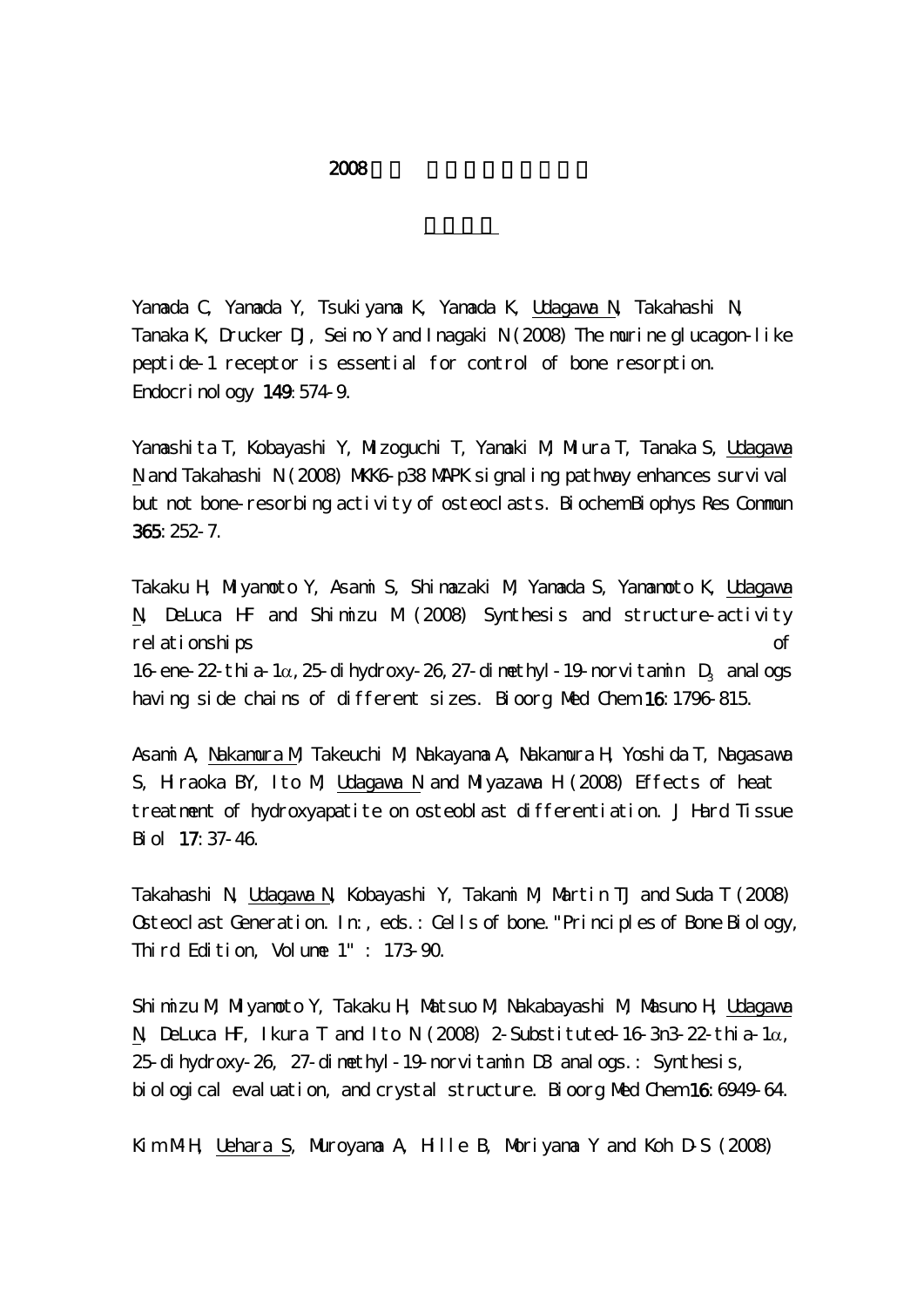Gutanate transporter-nediated glutanate secretion in the nammalian pineal gland. J Neurosci 28:10852-63.



46 Suppl p172, 2008

6th Pediatric Dentistry Association of Asia (PDAA) July, 2008

Equivalent Sound Level of air-abrasive cutting in pediatric dentistry: Nakamura H, Aoki H, Nakamura Mand Miyazawa H (6th CONFERENCE OF PEDIATRIC DENTI STRY ASSOCI ATI ON OF ASI A p82, 2008)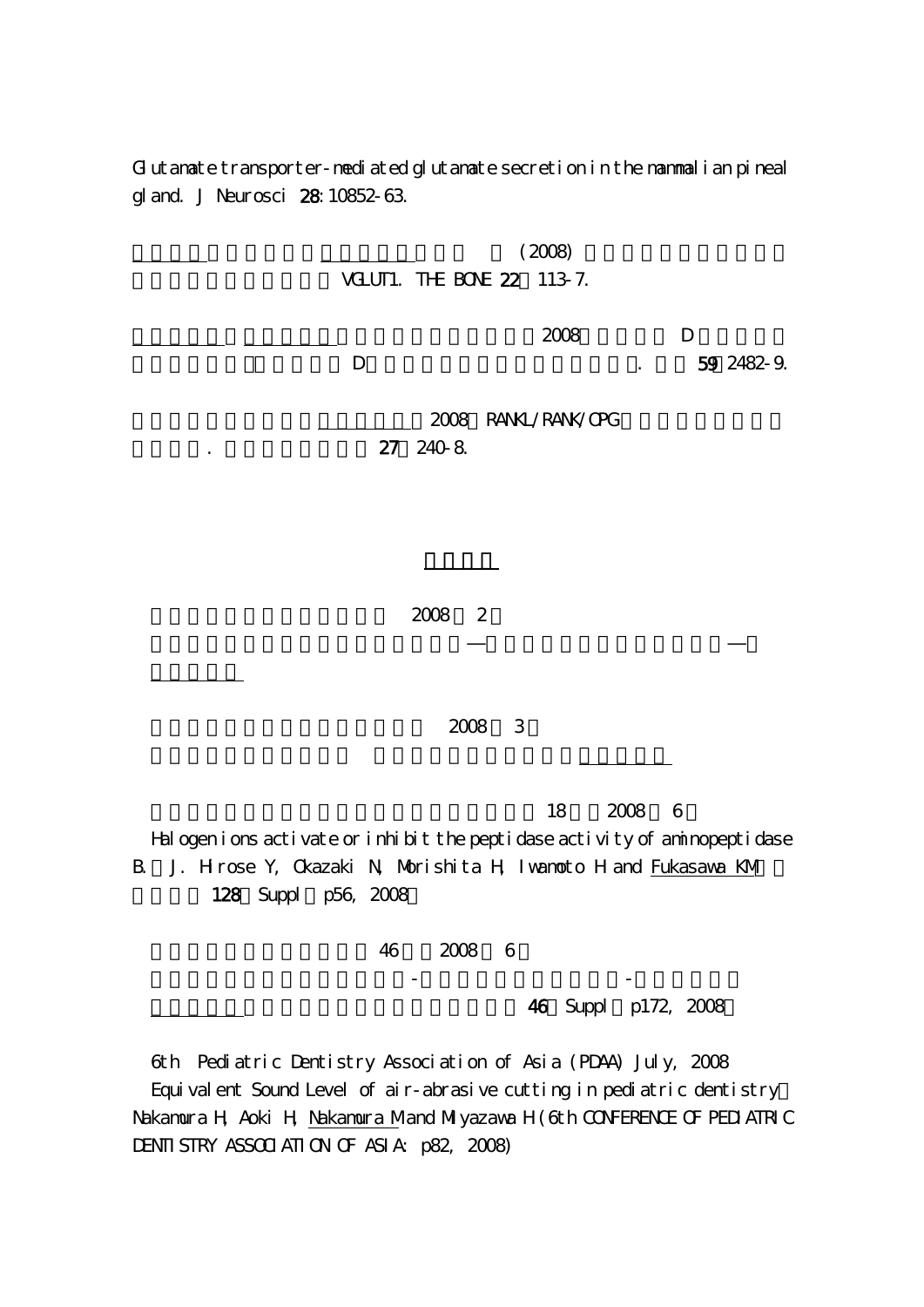|                                    | 66     | 2008 | 7             |                               |    |
|------------------------------------|--------|------|---------------|-------------------------------|----|
|                                    |        |      | $\mathbb{Q}P$ |                               |    |
|                                    |        |      |               |                               |    |
|                                    |        |      |               |                               |    |
|                                    |        | 50   | 2008          | 9                             |    |
|                                    |        |      |               |                               |    |
| J Cral Biosci 50 Suppl p 60, 2008  |        |      |               |                               |    |
|                                    |        |      |               |                               |    |
|                                    |        | 50   | 2008          | 9                             |    |
|                                    |        |      |               | J Cral Biosci 50 Suppl p 112, |    |
| 2008                               |        |      |               |                               |    |
|                                    |        |      |               |                               |    |
| Minocycline                        |        | 50   | 2008          | 9                             |    |
|                                    |        |      |               |                               |    |
| J Cral Biosci 50 Suppl p 119, 2008 |        |      |               |                               |    |
|                                    |        |      |               |                               |    |
|                                    | 26     | 2008 | 10            |                               |    |
|                                    |        |      | 26            | ,                             |    |
| p 160                              |        |      |               |                               |    |
|                                    |        |      |               |                               |    |
| Minocycline                        | 26     | 2008 | 10            |                               |    |
|                                    |        |      |               | $\pmb{\cdot}$                 |    |
| ,                                  | 26     |      |               | p 161                         |    |
|                                    |        |      |               |                               |    |
| Wht 5a                             | $26\,$ | 2008 | 10            |                               |    |
|                                    |        |      |               |                               | 26 |
|                                    |        |      | p 183         |                               |    |
|                                    |        |      |               |                               |    |
|                                    | $26\,$ | 2008 | 10            |                               |    |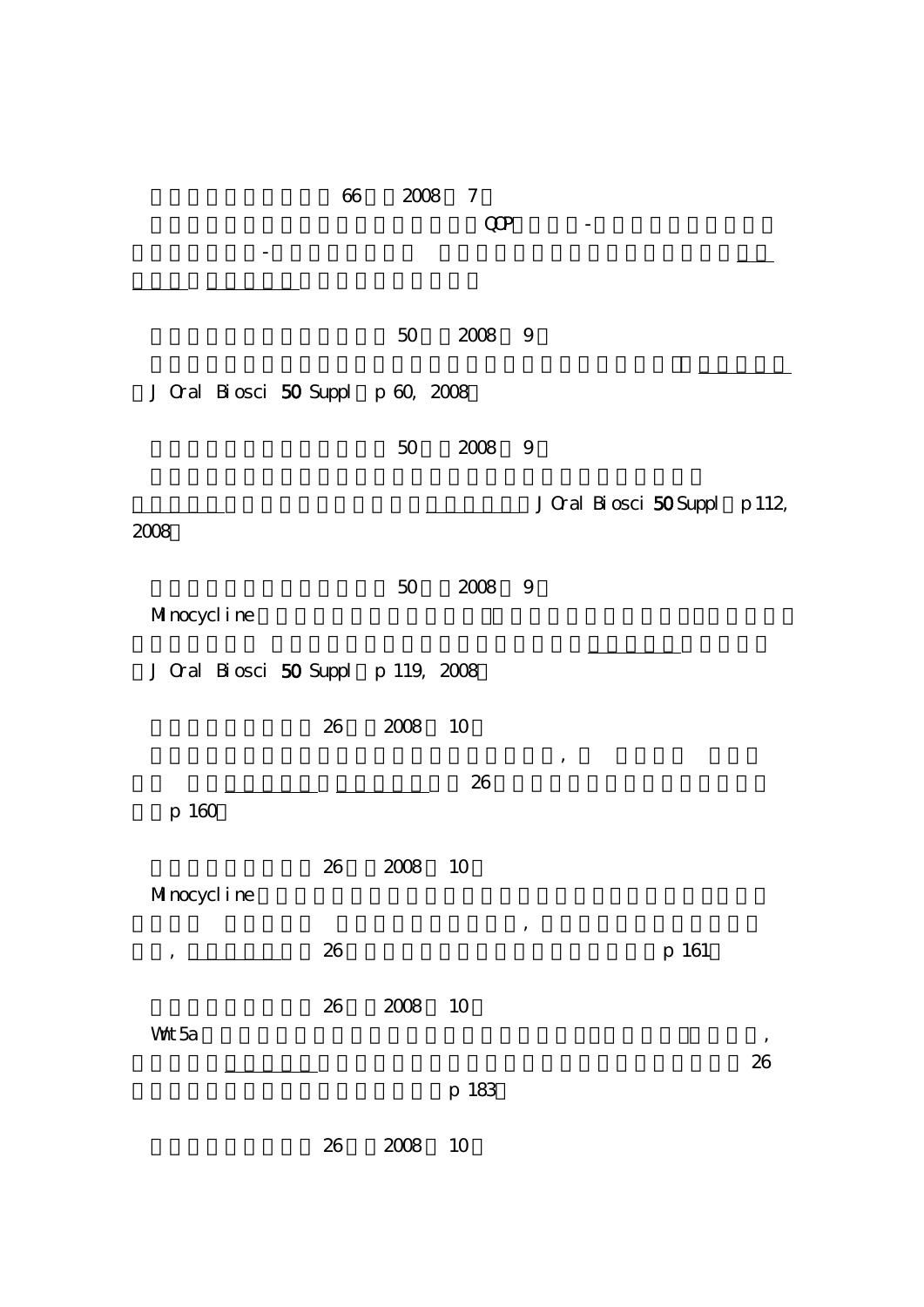|                                   | $\mathsf{RA}$ |        |          |    |        |          |        | $\left( \Omega \right)$ |        |
|-----------------------------------|---------------|--------|----------|----|--------|----------|--------|-------------------------|--------|
|                                   | $26\,$        |        | $\, ,$   |    |        |          | p 184  |                         |        |
|                                   |               | $26\,$ | 2008     | 10 | (QP)   |          |        |                         |        |
| $26\,$                            |               |        |          |    | $\, ,$ | p 185    |        |                         |        |
| $\mathbf 5$<br>Non-canonical Wat  |               |        |          |    |        | $2008\,$ | 10     |                         |        |
|                                   |               |        | JADR     |    |        |          | $5\!6$ | $2008\,$                | $11\,$ |
| 21                                |               |        | $2008\,$ | 11 |        |          |        |                         |        |
|                                   |               |        |          |    |        |          |        | p 109, 2008             |        |
| 12<br>Di pepti dyl Pepti dase III |               | 31     |          |    |        |          |        | 81                      | 2008   |

p364

30th American Society for Bone and Mineral Research (ASBMR) Annual Meeting, September, 2008

失わないのか?:廣瀬順造,深澤加與子,北原 卓,池浦知宏,川岡知恵,岩

What 5a regulates osteoclast differentiation in physiological and pathological conditions : Maeda K, Kobayashi Y, Ishihara A, <u>Udagawa N</u>, Takada I, Kato S, Nishita M, Minami Y, Marumo K and Takahashi N (J Bone Miner Res 23, Suppl 1; S4, 2008)

30th American Society for Bone and Mineral Research (ASBMR) Annual Meeting, September, 2008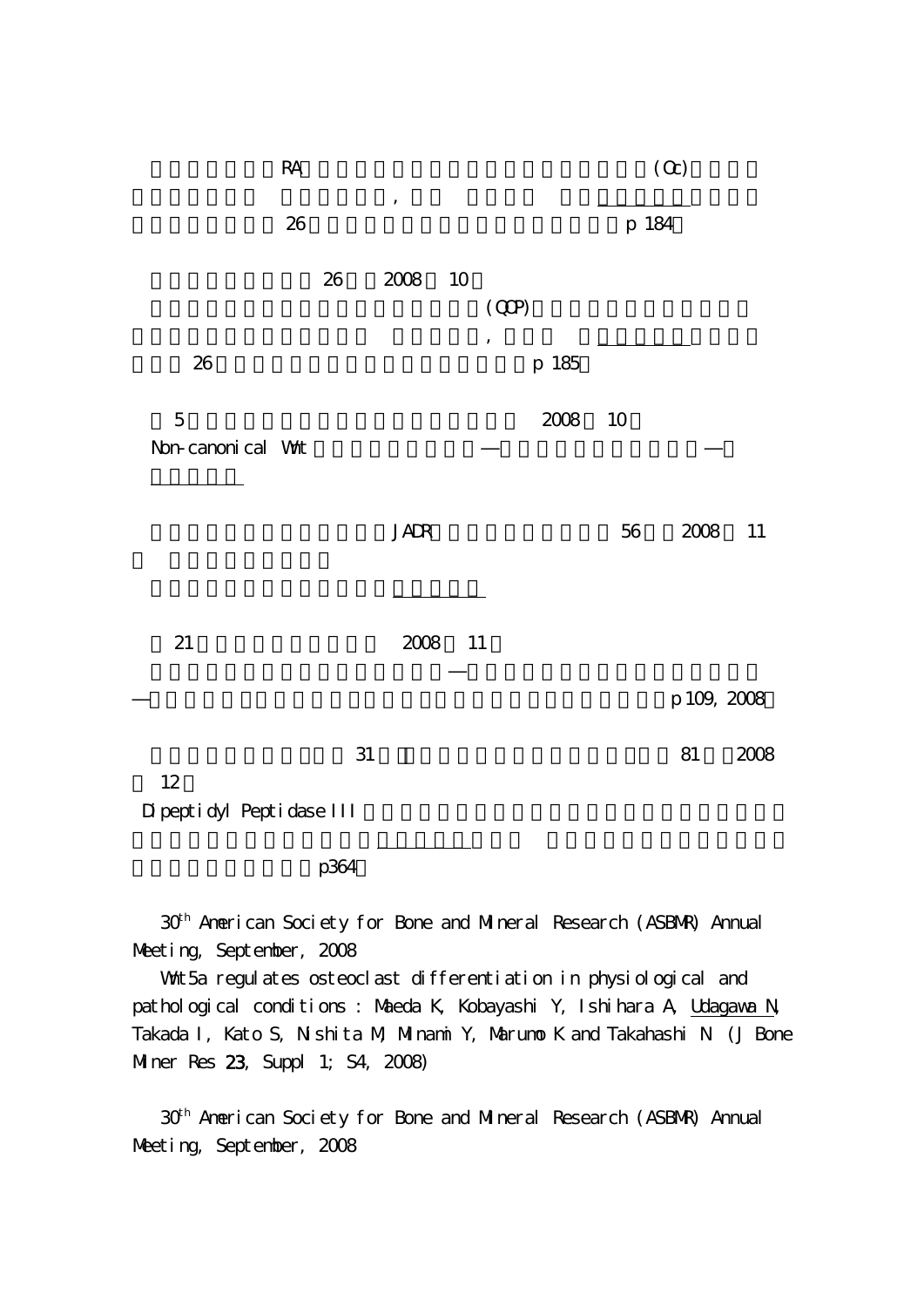Cell cycle-arrested quiescent osteoclast precursors (QQP) are cells committed to the osteoclast lineage : Arai A, Mizoguchi T, Muto A, Kobayashi Y, Kawahara I, Yamada K, Udagawa N and Takahashi N (J Bone Miner Res 23, Suppl 1; S266, 2008)

30th American Society for Bone and Mineral Research (ASBMR) Annual Meeting, September, 2008

Multi-walled carbon nanotubes inhibit osteoclast differentiation by inhibiting nuclear translocation of NFATcl : Narita N, Kobayashi Y, Nakamura H, Maeda K, Mizoguchi T, Kato H, Ozawa H, Udagawa N, Endo M, Takahashi N and Saito N (J Bone Miner Res 23, Suppl 1; S401, 2008)

13th International Congress of Endocrinology (ICE2008), November, 2008 Regulation of RANK ligand production and its signaling in osteoclast formation : Udagawa N